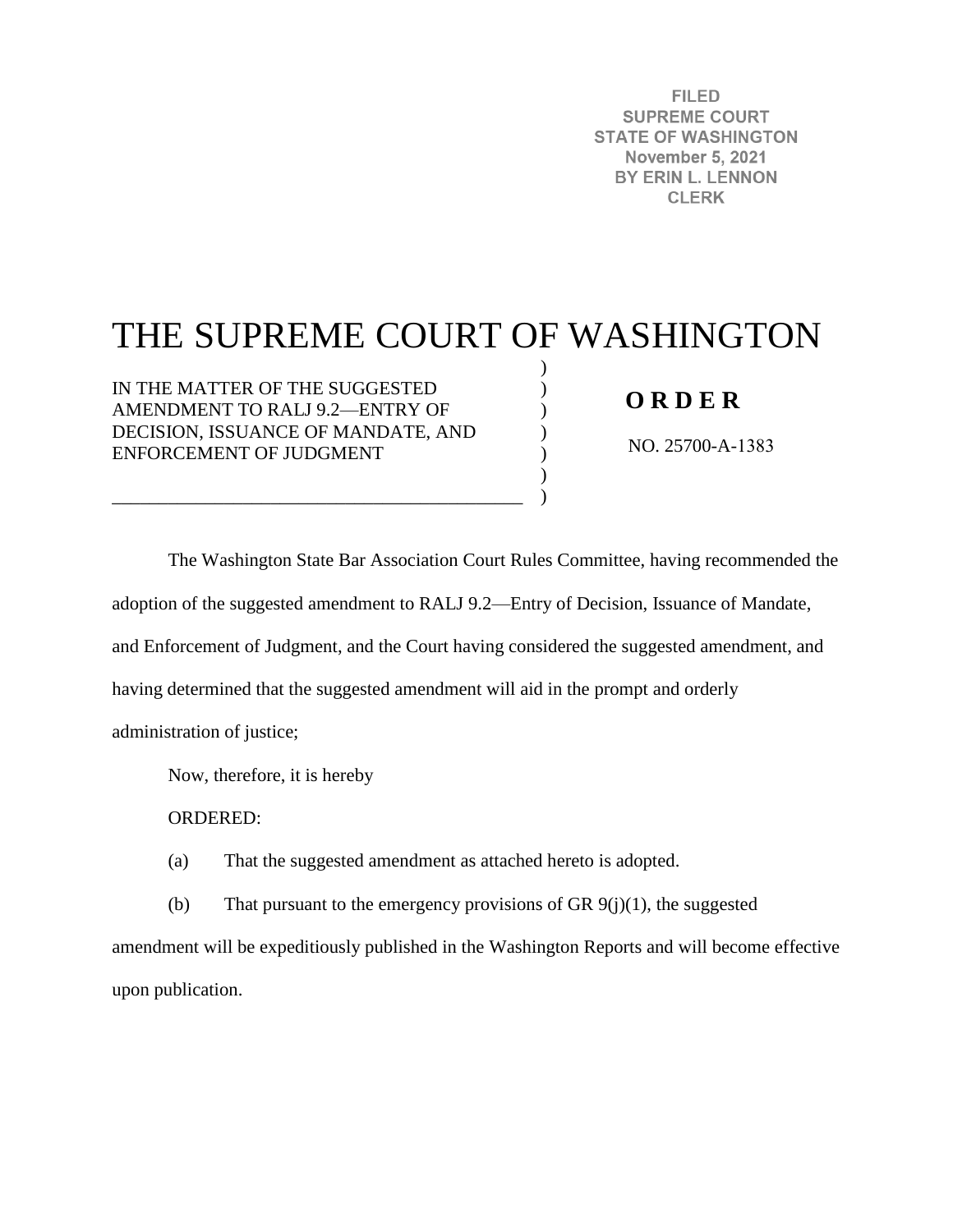DATED at Olympia, Washington this 5th day of November, 2021.

nzález González, C.J.

Λm Johnson.

Madsen, J.

Gordon McCloud, J.

Yu

Owen

Stephens, J

Montoya-Lewis, J

 $\mathbf{I}$ 

Whitener, J.